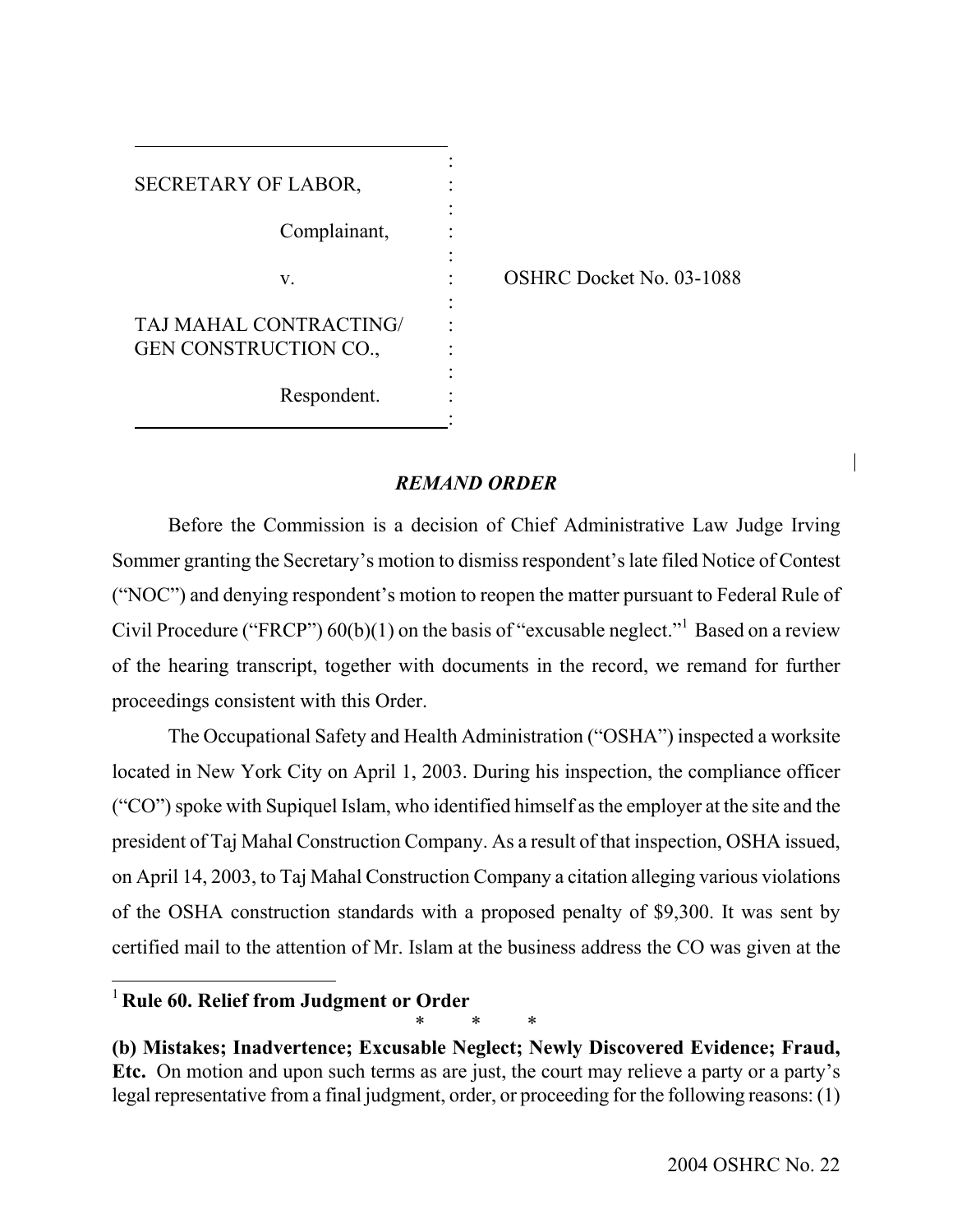worksite. On April 21, 2003, the citation was delivered and was signed for by Mohammed Akkas, the owner of Taj Mahal Contracting / Gen Construction Co.  $2$  ("Respondent").

On May 1, 2003, Mr. Akkas called the OSHA area office and spoke to the assistant area director ("AAD"), Antonio Pietroluongo. Mr. Akkas told the AAD that he had never worked at the inspected worksite, that the name and company shown on the citation were not his, and that he was unaware who had worked at the site. The AAD claims that he advised Mr. Akkas to come to his office and bring documentation substantiating his claim, and that he was still within the 15 working day contest period. (Tr. 13-15, 26, 28, 46-48) However, Mr. Akkas claims that he was told only to provide his social security number, that nothing else was required, and that he did not need to go to their office. (Tr. 39-43) After the AAD discussed with Mr. Akkas his claim that he was not at the cited worksite, the AAD sent a CO (it is unclear if it was the same CO that conducted the original inspection) back to the worksite to speak with the manager of the building where the work took place. The AAD stated that the manager of the building told that CO that there was "no contract" with the company that performed the work and that they were paid in cash. (Tr. 28) Mr. Akkas subsequently filed a NOC on May 15, 2003, three days late, where he repeated his claim. OSHA notified Mr. Akkas that he was late, and Mr. Akkas followed OSHA's instruction to file his NOC with the Commission.

Thereafter, the judge held two hearings in this matter on the issue of the Secretary's motion to dismiss the NOC as being untimely. The first hearing, on January 21, 2004, was held in abeyance when Mr. Akkas agreed that he would provide documents to the AAD that would prove his claim. According to Respondent's February 2, 2004 letter to the AAD, it provided copies of bank statements and other documents. The letter also states that "Mr. Akkas has no employees, and any work not performed by Mr. Akkas is subcontracted." Mr. Akkas also testified at the reconvened hearing held on February 26, 2004, that he does not

mistake, inadvertence, surprise, or excusable neglect . . .

<span id="page-1-0"></span><sup>&</sup>lt;sup>2</sup> The citation was sent to 1311 Newkirk Avenue, Brooklyn, NY 11226. Taj Mahal Contracting / Gen Construction Co.'s address is 1311-15 Newkirk Avenue, Brooklyn, NY 11230. OSHA also faxed an abatement letter to the fax number the CO was given at the job site. That fax number was identical to the fax number of Taj Mahal Contracting / Gen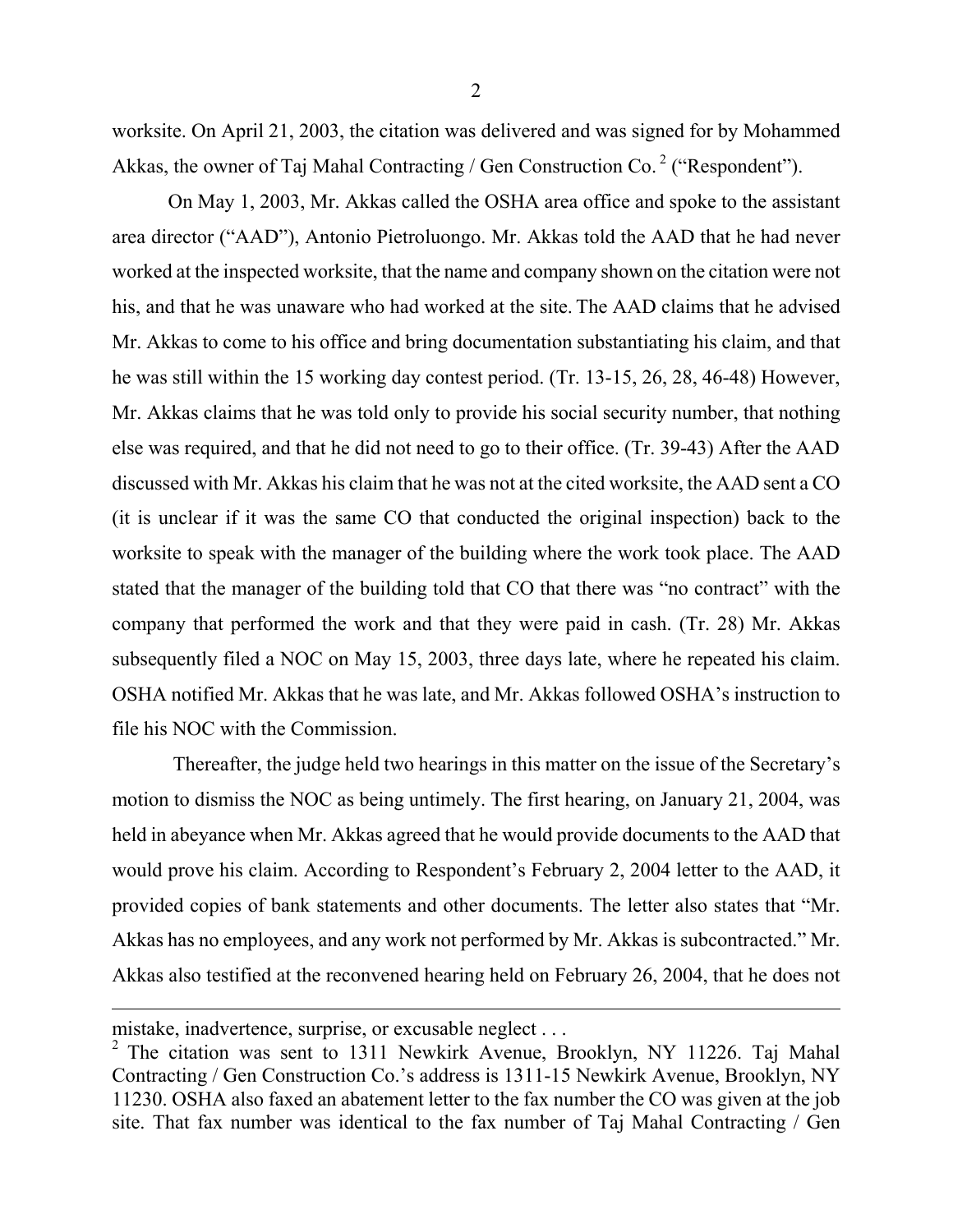have any employees. (Tr. 37) The AAD claimed at that hearing that the documents they received were not useful. (Tr. 48-50) On May 25, 2004, the judge issued his decision and order granting the Secretary's motion to dismiss the NOC as untimely and denying Respondent's request for FRCP 60(b) relief. The judge found that Mr. Akkas failed to demonstrate either that he was mistakenly cited as the employer at the site, or that his failure to file a timely NOC was the result of excusable neglect.

Turning first to the issue of excusable neglect, we affirm the judge's conclusion that Respondent failed to demonstrate that he was entitled to relief under Rule  $60(b)(1)$ .<sup>[3](#page-2-0)</sup> After receiving the citation, Respondent's owner telephoned the OSHA area office within the 15 day working day period, claiming that his company was being mistakenly cited. During the telephone conference, an OSHA official invited him to come to the office and to bring any documentation that could establish that his company was not present at the cited worksite. The official also reminded Akkas of the necessity of filing a timely NOC, which was not the first instance in which Akkas was advised about filing a timely NOC. Accompanying the citation itself was an informational booklet (OSHA 3000-09R (2003)) explaining an employer's rights and responsibilities following an OSHA inspection, including the contest procedure. Yet, Akkas failed to file before the deadline, and instead offered vague (he was ill) and sundry excuses (he was new in business, had never been cited by OSHA before, and did not know anything about OSHA) that pointed to no more than a lack of diligence in handling his business affairs. Under our precedents, Respondent's neglect was not excusable*. See, e.g., Villa Marina Yacht Harbor, Inc.*, 19 BNA OSHC 2185, 2002 CCH OSHD ¶ 32,620 (No. 01-0830, 2003).

While we think the judge properly ruled against the Respondent on the Rule  $60(b)(1)$ 

Construction Co.

<span id="page-2-0"></span><sup>3</sup> In light of the Second Circuit decision in *Chao v. Russell P. LeFrois Builder, Inc.*, 291 F.3d 219, 227-28 (2d Cir. 2002), *rev'g* 18 BNA OSHC 1978, 1999 CCH OSHD ¶ 31,950 (No. 98- 1099, 1999), and in light of the fact that this case arises in the Second Circuit, Commissioner Rogers would not consider the merits of the Respondent's argument that relief should be granted under a Rule 60(b)(1) analysis. *See HRH Construction Corp.*, 19 BNA OSHC 2042, 2044, 2002 CCH OSHD ¶32,607, p 51,002. (No. 99-1614, 2002). However, she would agree that were Rule 60(b)(1) the appropriate analytic framework, Respondent has not made out a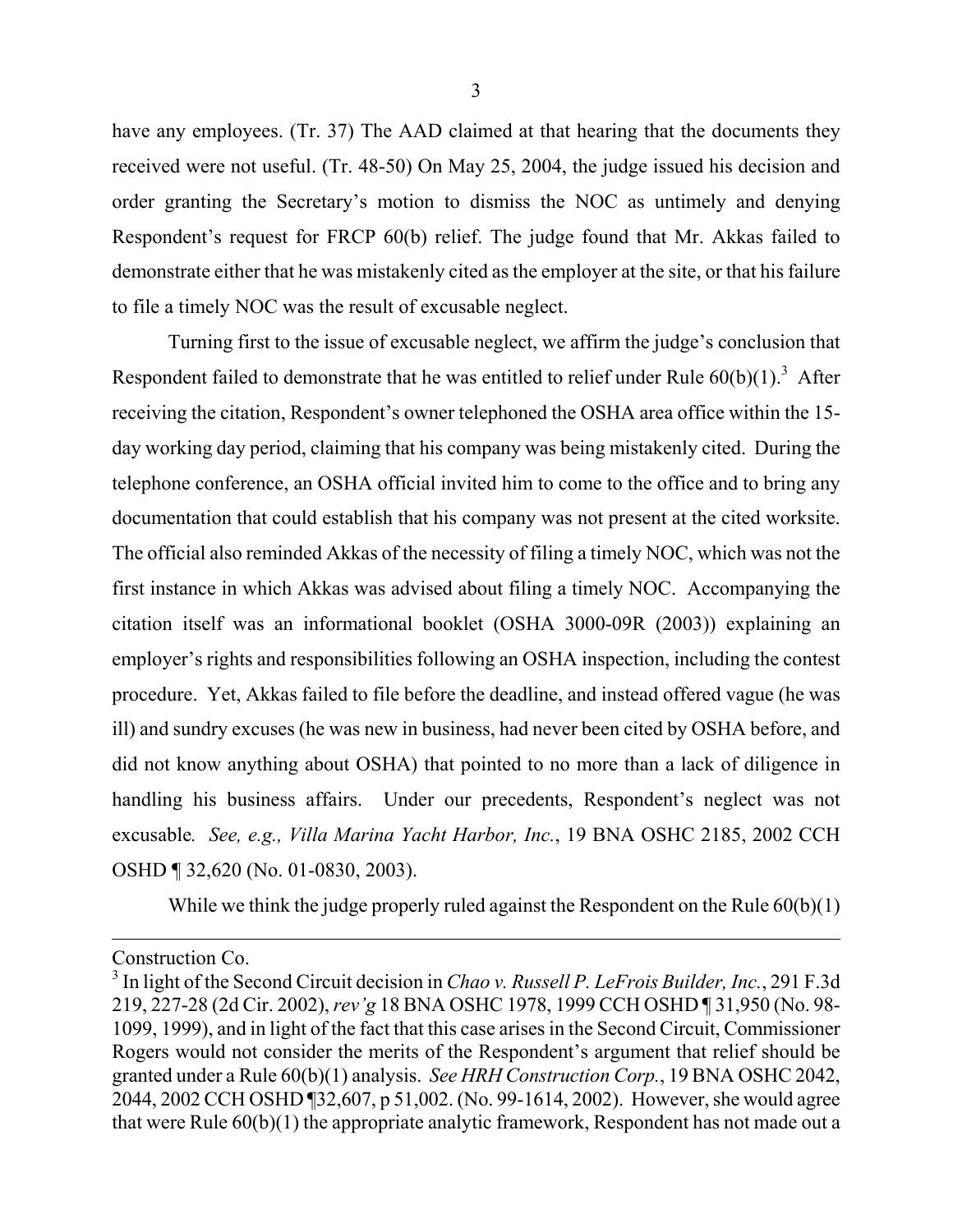issue, his resolution of the preliminary issue – whether this is a case of mistaken identity – gives us pause not so much for what he did resolve but for what the judge did not address. As reflected in the procedural posture of the case below, the judge considered the misidentification issue in connection with whether the record supported the jurisdictional basis of the citation and its status as a final order of the Commission. Under section 10(a) of the Act, a citation is as a matter of law deemed a final order of the Commission in the absence of a timely filed NOC. However, this does not place the citation completely beyond review. Thus, where an untimely NOC is docketed, under Commission practice it is incumbent upon the Secretary to file a motion to dismiss the NOC as untimely, and at the hearing, as was the case here, the judge places the initial burden on the Secretary to establish the grounds for dismissal of the NOC: namely, the citation was issued and served upon the respondent, and that the Secretary did not receive any NOC from the respondent within 15 working days after receipt of the citation. This is normally sufficient to uphold the citation as a final order in the absence of allegations or evidence putting jurisdiction into question.

The record shows that (1) during an inspection on April 1, 2003, an OSHA CO obtained the name and address of a purported employer who was allegedly committing certain violations of OSHA construction standards at the jobsite; (2) the employer named in the citation closely, if not exactly, matched the Respondent's business name (Taj Mahal Construction Co. *versus* Taj Mahal Contracting / Gen Construction Co.); (3) the street address on the citation closely, if not exactly, matched the Respondent's business address (1311 Newkirk Ave., Brooklyn, NY 11226 *versus* 1311-15 Newkirk Ave., Brooklyn, NY 11230); (4) OSHA issued a citation on April 14, 2003, and effectuated personal service of the citation on the Respondent by certified mail addressed to 1311 Newkirk Ave., Brooklyn, NY 11226, on April 21, 2003; (5) the CO also obtained at the jobsite (and recorded on an OSHA 1 form) the fax number of the Respondent, which the AAD successfully utilized to send the Respondent an abatement letter; and (6) the NOC was not filed by the May 12, 2003, deadline. This evidence is sufficient to demonstrate that the citation was issued and properly served on the Respondent and that a timely NOC was not filed. It also could permit, in the

case for relief.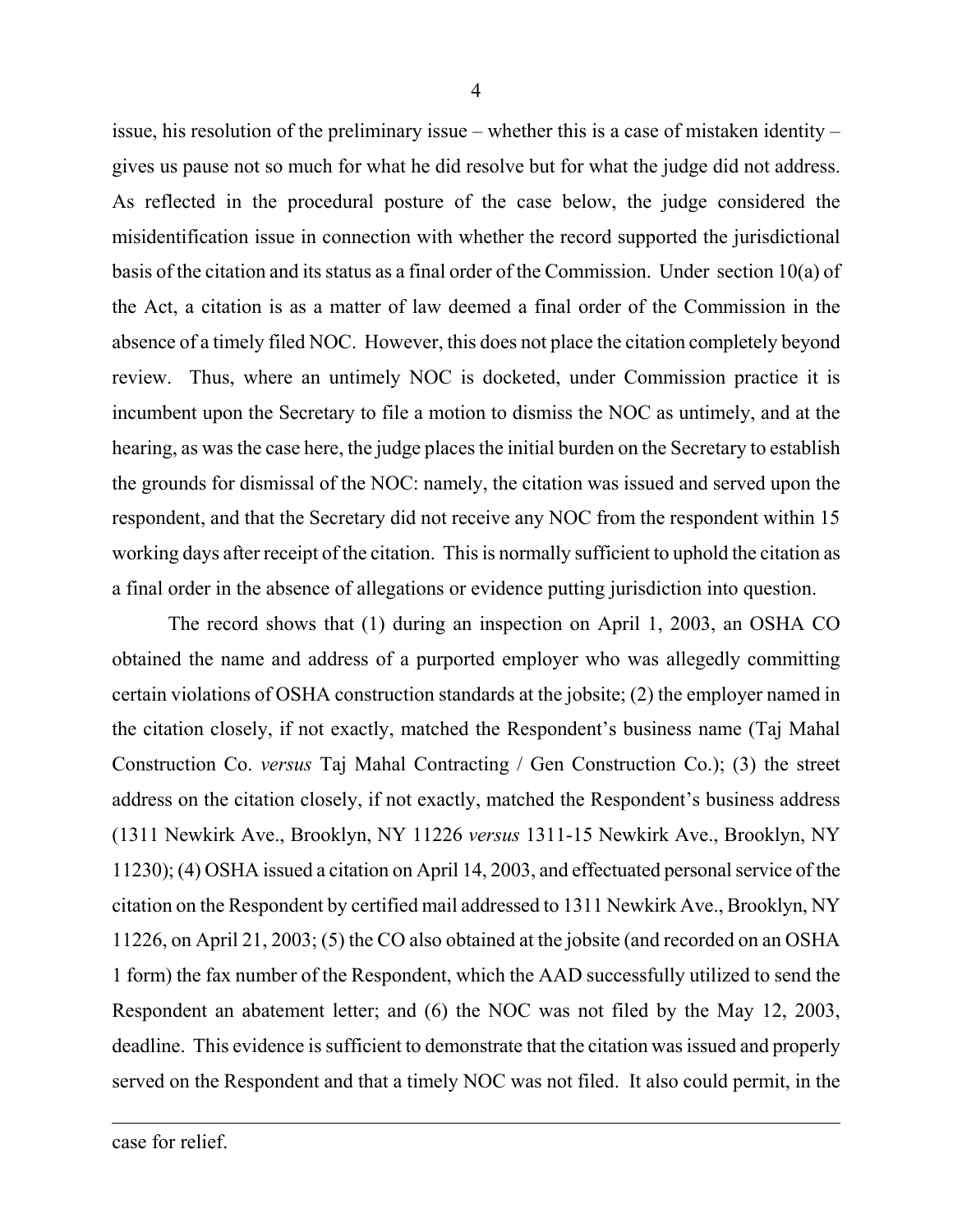absence of contrary evidence, an inference that the Respondent was the putative employer witnessed at the jobsite.

However, the difficulty with the Secretary's evidence is that it was in critical part based on the hearsay testimony of the AAD, Mr. Pietroluongo. Rather than produce the investigating CO as a witness, the Secretary's counsel called the AAD as her principal witness, who was permitted to state what the CO supposedly saw and did at the jobsite during the initial inspection, including how he identified the Respondent. (Tr. 13) The AAD also was permitted to give double hearsay testimony as to what the CO supposedly learned from an unidentified building manager upon a return visit to the jobsite to investigate the claim of mistaken identity. (Tr. 28-30)

Further complicating the hearsay problem is the testimony of Akkas, who claimed that he owned and operated the Respondent as a sole proprietorship and that he did not have any employees. (Tr. 37) He in effect asserted that his company could not have been present at the jobsite because he had no employees nor was he there himself. This assertion was raised not only at the trial, but was suggested prior to the second day of hearings by the Respondent's hearing representative in a letter dated February 2, 2004, to the OSHA area office. It was reiterated in the representative's post-hearing letter, dated March 31, 2004, to the judge. The judge neither explicitly credited nor explicitly discredited Mr. Akkas' testimony on this point; interestingly though, in the context of discussing whether excusable neglect was shown, the judge stated that, as one of Mr. Akkas' reasons for filing late, "he also testified that his company was very small, *having no employees* but himself." (ALJD at 4)(emphasis added)

If Mr. Akkas' testimony were true, it would, of course, rebut the Secretary's contention that the Respondent was correctly cited as the employer at the jobsite. And, just as significantly, it would raise doubts about jurisdiction over the Respondent. For section 3(5) of the Act, 29 USC § 652(5), defines an employer as "a person engaged in a business affecting commerce who has employees," and our caselaw recognizes that if a business does not have employees, jurisdiction is absent. *Hudson Wood Recycling, Inc.*, 17 BNA OSHC 1638, 1996 CCH OSHD ¶ 31,069 (No. 95-1767, 1996). *See also Don Davis*, 19 BNA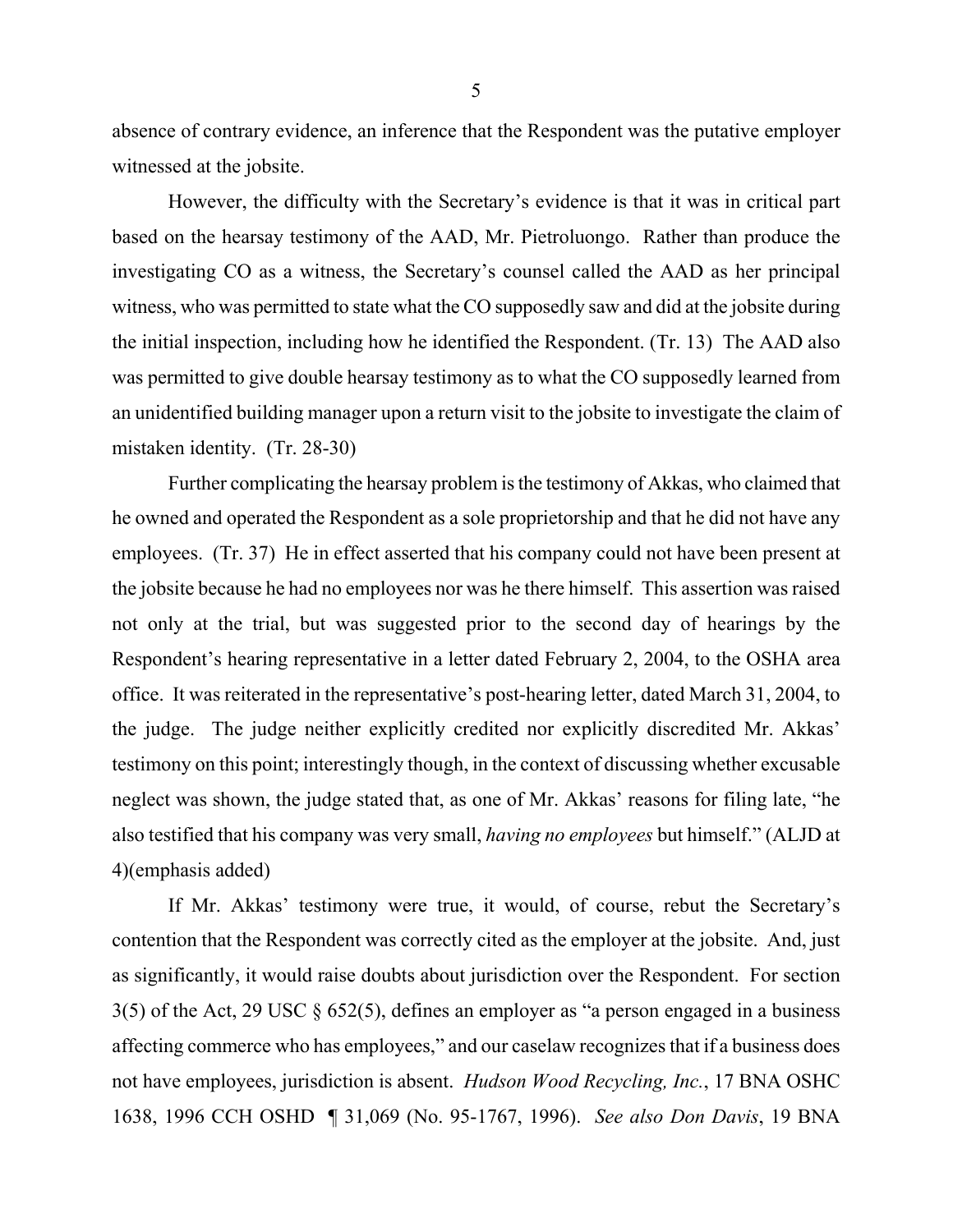OSHC 1477, 2001 CCH OSHD ¶ 32,402 (No. 96-1378, 2001)(a sole proprietor not covered under Act because he did not exercise sufficient control over at least one worker at jobsite to be an "employer"). Furthermore, other relevant authorities teach that a party seeking to invoke the jurisdiction of a federal tribunal has the burden of proving that jurisdiction exists by a preponderance of evidence. *See* 5B C. Wright & A. Miller, *Federal Practice and Procedure,* §1350, p. 160, n.47; 211, n.63 (3d ed. 2004), *citing, e.g., Moser v. Pollin*, 294 F.3d 335 (2d Cir. 2002). *See also EEOC v. St. Francis Xavier Parochial Sch.*, 928 F. Supp. 29 (D.D.C. 1996)(EEOC as plaintiff in ADA action had burden of proving subject matter jurisdiction), *rev'd on other grounds*, 117 F.3d 621 (D.C. Cir 1997). And a court may *sua sponte* raise the issue of lack of jurisdiction (and indeed is under an independent obligation to do so) when the matter comes to the attention of the court during the course of proceedings. *See* 5B C. Wright & A. Miller, *Federal Practice and Procedure,* §1350, p.120 n.25 (3d ed. 2004), *citing, e.g., Columbia Gas of Pennsylvania, Inc. v. Marshall*, 636 F.2d 913, 918 (3d Cir. 1980)(issue of OSHA subject matter jurisdiction can be raised by court *sua sponte*). *Accord*, *Members for a Better Union v. Bevona*, 152 F.3d 58, 61 (2d Cir. 1998)("Even if the parties do not directly address the jurisdictional issue, we do so sua sponte whenever it appears that jurisdiction may be lacking."); *Mennen Co. v. Atlantic Mut. Ins. Co.*, 147 F.3d 287, 293-94 (3d Cir. 1998), *citing* FRCP 12(h)(3)("Whenever it appears by suggestion of the parties or otherwise that the court lacks jurisdiction of the subject matter, the court shall dismiss the action.").

Measured against these authorities, we conclude that under the unique circumstances of this case, where the record raises doubts over jurisdiction and over the identity of the employer witnessed at the jobsite, the judge *sua sponte* should have required that the Secretary, who bore the ultimate burden of proof as to jurisdiction, provide direct relevant evidence through the testimony of the CO who conducted the inspection at the jobsite. *See*  Fed.R.Evid. 602 ("A witness may not testify to a matter unless evidence is introduced sufficient to support a finding that the witness had personal knowledge of the matter."). The CO's testimony is especially critical here, since it is relevant to whether the Respondent had a presence at the jobsite and whether it was a covered employer; the CO allegedly met and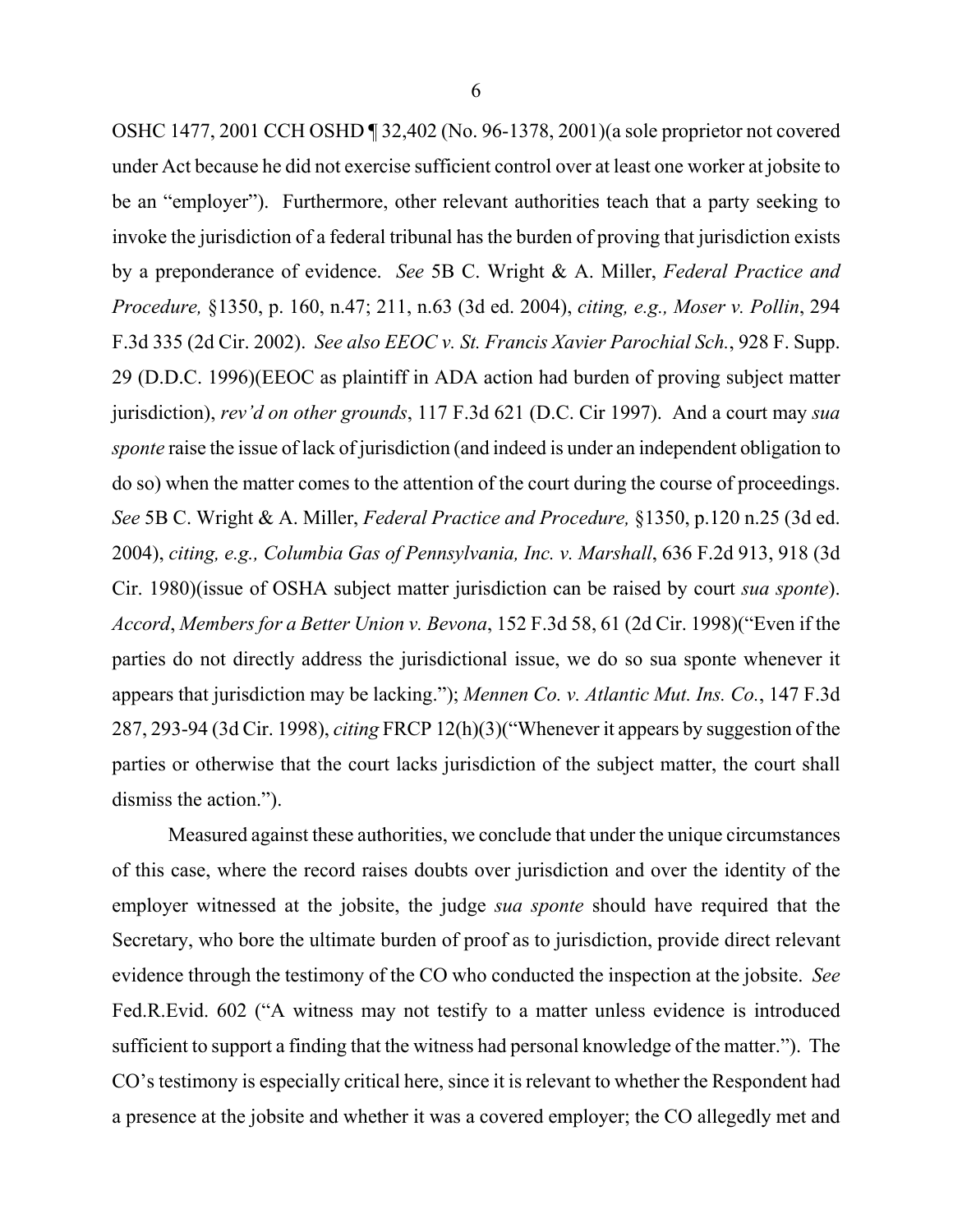interviewed Supiuel Islam, who supposedly identified himself as the president of the Respondent. In addition, because Mr. Akkas' testimony directly touched on factual matters relevant to jurisdiction, including whether he had employees in his business, we think it was incumbent upon the judge to make an explicit finding as to the credibility of his testimony.

Therefore, we conclude that the appropriate relief (*see* section 10(c) of the Act) here is to remand the case for the limited purposes of directing the judge to make a further determination as to credibility of the Respondent's owner and of affording the Secretary the opportunity to offer evidence through the testimony of the investigating compliance officer who had personal knowledge as to circumstances witnessed at the jobsite that relate to jurisdiction over the Respondent. Consistent with the Commission's approach in *Hudson Wood Recycling*, *supra*, if the judge finds upon further consideration of the evidence that jurisdiction exists, then the citation items will be affirmed in view of the Respondent's failure to establish that its untimely NOC was the result of excusable neglect.

SO ORDERED

 $\sqrt{s}$ W. Scott Railton Chairman

 $\sqrt{s}$ Thomasina V. Rogers Commissioner

 $\sqrt{s}$ James M. Stephens

Dated: October 25, 2004 Commissioner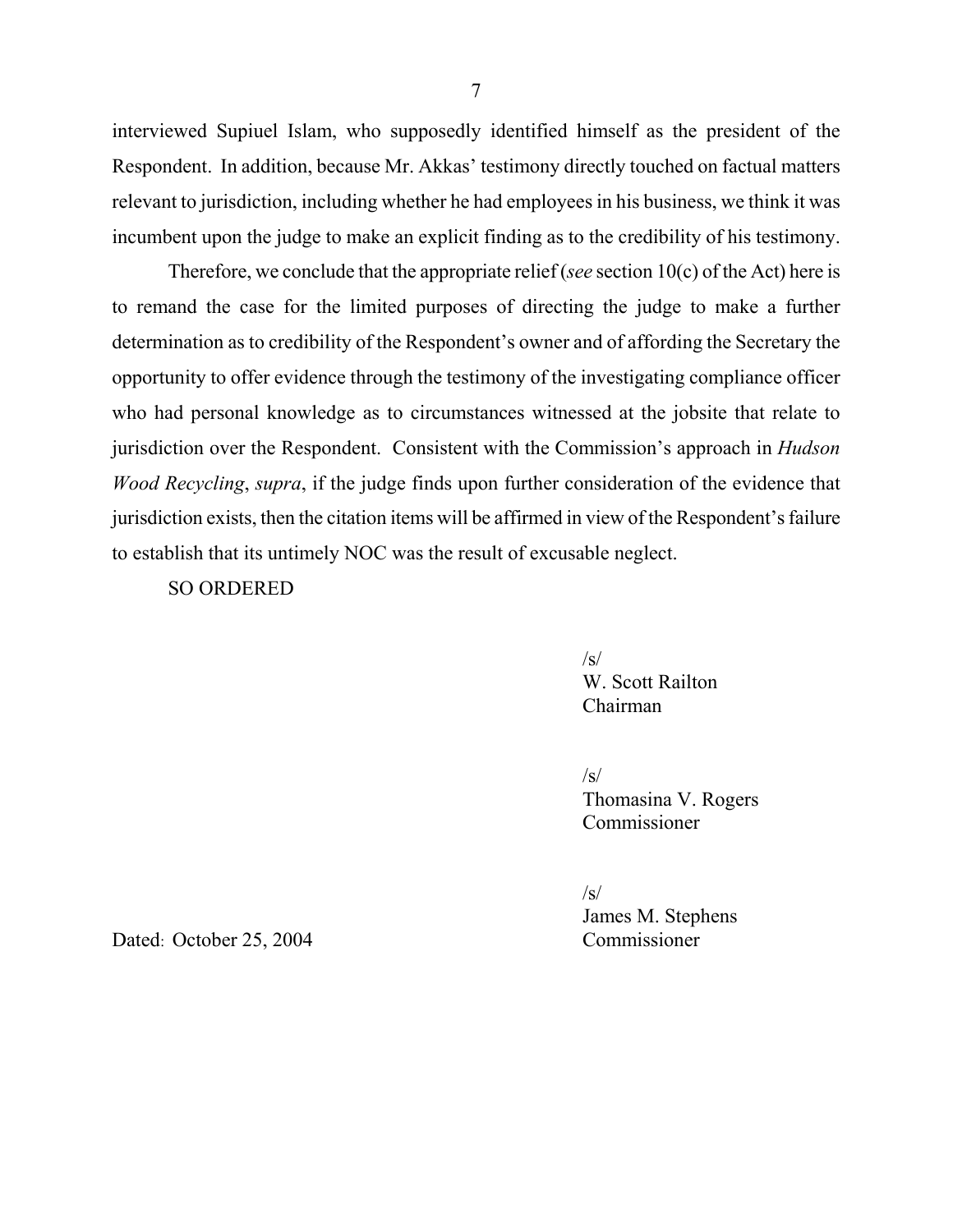

United States of America **OCCUPATIONAL SAFETY AND HEALTH REVIEW COMMISSION**  1120 20th Street, N.W., Ninth Floor Washington, DC 20036-3457

| SECRETARY OF LABOR,          |  |
|------------------------------|--|
|                              |  |
| Complainant,                 |  |
|                              |  |
| V.                           |  |
|                              |  |
| TAJ MAHAL CONTRACTING/       |  |
| <b>GEN CONSTRUCTION CO.,</b> |  |
|                              |  |
| Respondent.                  |  |

OSHRC DOCKET NO. 03-1088

Appearances:

Jennifer Marciano, Esquire U.S. Department of Labor New York, New York For the Complainant.

Keith Dague U.S. Compliance Systems Tallmadge, Ohio For the Respondent.

Before: Chief Judge Irving Sommer

# *DECISION AND ORDER*

This proceeding is before the Occupational Safety and Health Review Commission ("the Commission") pursuant to section 10(c) of the Occupational Safety and Health Act of 1970, 29 U.S.C. § 651 *et seq*. ("the Act"), in order to determine whether the Secretary's motion to dismiss Respondent's notice of contest ("NOC") as untimely should be granted. A hearing in this regard was held on January 21, 2004 and February 26, 2004, in New York, New York. Both parties have filed post-hearing submissions.

## *Background*

The Occupational Safety and Health Administration ("OSHA") inspected a work site located on Haven Avenue in New York, New York on April 1, 2003. During his inspection, the OSHA compliance officer ("CO") saw employees working at the site, and he also saw a number of conditions that he determined were in violation of OSHA's construction standards. The CO spoke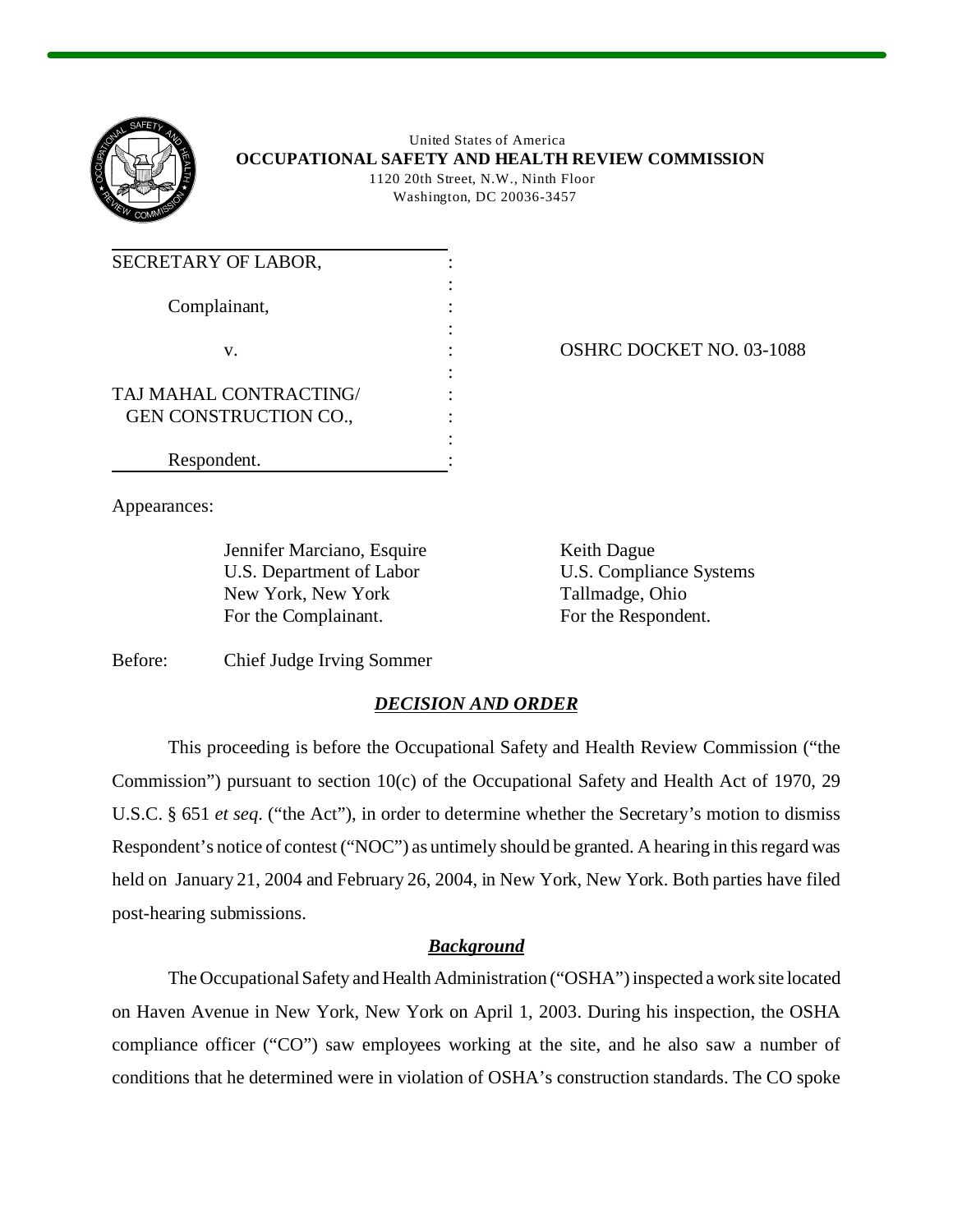with Supiquel Islam, who identified himself as the employer at the site and the president of Taj Mahal Construction Company ("Taj Mahal"). As a result of the inspection, OSHA on April 14, 2003 issued a Citation and Notification of Penalty ("Citation") alleging various violations of the OSHA construction standards; the Citation was sent by certified mail to Mr. Islam's attention at the business address the CO had been given.<sup>1</sup> On April 21, 2003, the Citation was delivered and "M. Akkas" signed for it. On May 1, 2003, Mohammed Akkas called the OSHA area office and spoke to Antonio Pietroluongo, the assistant area director ("AAD"). Mr. Akkas told the AAD that he had never worked at the Haven Avenue site, that the name and company shown on the Citation were not his, and that he was unaware of who had worked at the site. The AAD advised Mr. Akkas to come to his office and bring any documentation that would substantiate his claim and that he would look into the matter. The AAD also advised Mr. Akkas of the 15-day filing requirement for submitting an NOC and told him he was still within the 15-day contest period. Despite the advice of the AAD, Mr. Akkas neither went to the OSHA office to present documentation nor filed an NOC by the required date of May 12, 2003; however, he did file an NOC letter with the OSHA area office on May 15, 2003, in which he repeated his claim that he did not work at the subject site and had no connection with Mr. Islam or Taj Mahal. The OSHA area office wrote to Mr. Akkas on June 3, 2003, and informed him that because his NOC had not been filed within the required 15 days, he should send an NOC to the Commission. On June 16, 2003, Mr. Akkas sent another NOC letter to the Commission; in that letter, he reiterated that he had no connection with the work site or Mr. Islam, and he also stated that the NOC he had sent to OSHA had been tardy due to illness.<sup>2</sup> The Secretary filed her motion to dismiss the NOC on August 29, 2003. (Tr. 4-15; 26-28, 33; C-1, C-3-5).

### *Whether Respondent was Wrongfully Cited*

Respondent contends that it was wrongfully cited in this matter. As set out above, Mr. Akkas did not go to the OSHA area office to present documentation, as the AAD had advised. At the hearing on January 21, 2004, Mr. Akkas stated that he had not gone as he had been sick; he also

<sup>1</sup> That address was 1311 Newkirk Avenue, Brooklyn, New York 11226.

<sup>&</sup>lt;sup>2</sup>Along with the NOC letter to the Commission, Mr. Akkas sent a copy of his business license; the license shows his business name as "Taj Mahal Contracting Gen Construction Co" and his business address as 1311-15 Newkirk Avenue, Brooklyn, New York 11230.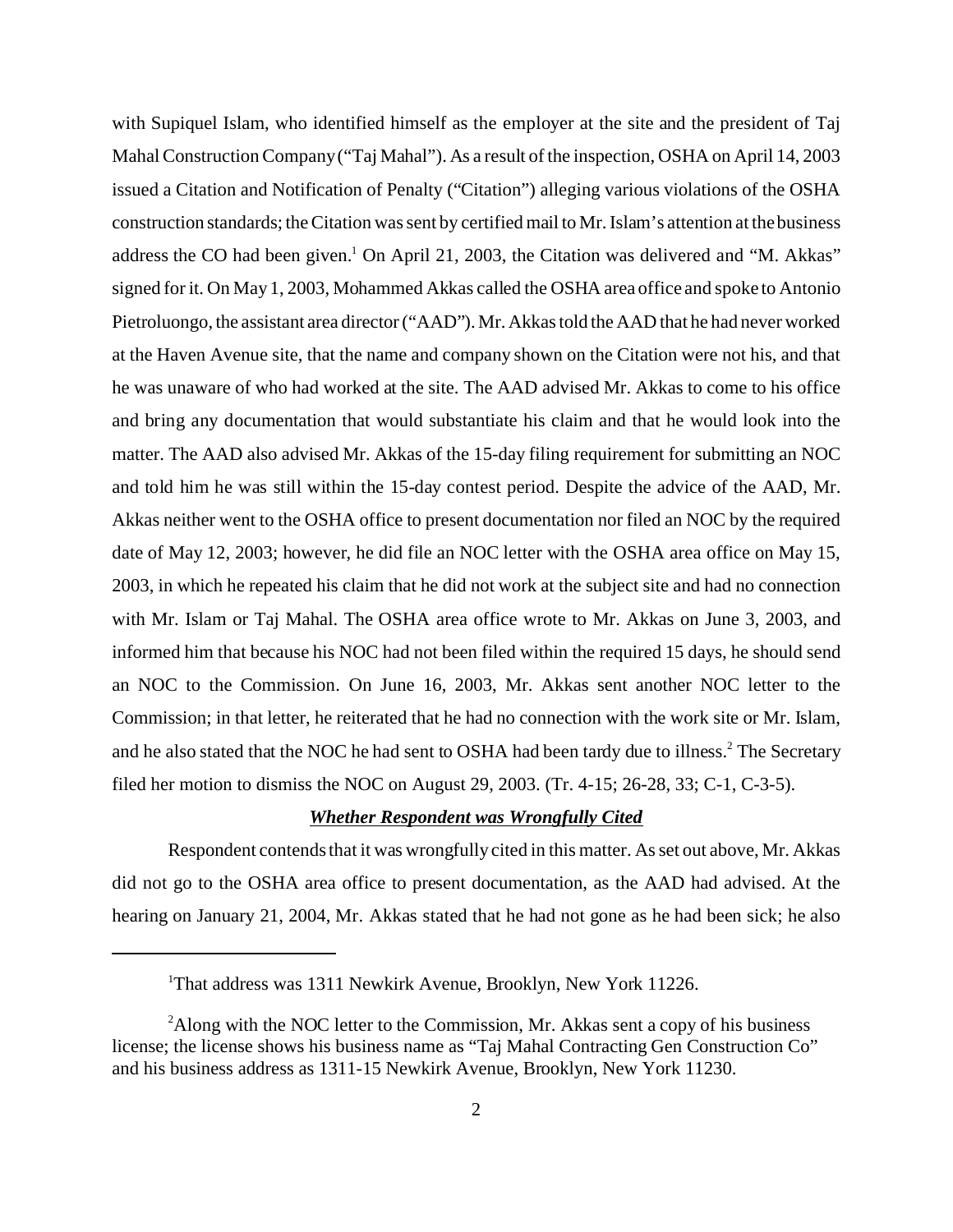indicated that he had had the documents to prove his claim. (Tr. 15-16). I therefore held the hearing in abeyance and instructed Mr. Akkas to provide the AAD with everything he requested in order to resolve this matter. (Tr. 16-19). On February 2, 2004, Mr. Akkas provided documentation to the AAD through his representative. However, the AAD testified at the reconvened hearing on February 26, 2004, that he had not been given what he had requested. (Tr. 48-50).

In addition to the foregoing, there is other evidence in the record that is not supportive of Respondent's claim. For example, I have noted the similar names of the two businesses involved in this matter and the fact that, although their zip codes are different, their street addresses are the same. I have also noted the AAD's testimony that OSHA faxed an abatement letter to the fax number the CO had obtained during the inspection and that the receipt of that fax prompted Mr. Akkas to call on May 1, 2003. (Tr. 25-26, 32). Finally, I have noted that Mr. Akkas indicated at the hearing on January 21, 2004, that the AAD on May 1, 2003 had asked him for his social security number and that he believed, but was not sure, that he had given the AAD that number; at the hearing on February 26, 2004, however, Mr. Akkas was positive he had given his social security number to the AAD on May 1, 2003 and that that was the only thing the AAD had requested. (Tr. 15-16, 39-44). The AAD, on the other hand, was adamant that he never requested social security numbers in his position with OSHA and that he would never accept a social security number as a means of deleting a citation; he was also adamant that he had asked Mr. Akkas to bring in documentation that would prove that the cited business was not Mr. Akkas' company. (Tr. 46-48, 51). Based on the evidence, Respondent has not shown that it was wrongfully cited.

#### *Whether Respondent is Entitled to Rule 60(b) Relief*

Section 10(a) of the Act requires an employer to notify the Secretary of the intent to contest a citation within 15 working days of receipt, and the failure to file a timely NOC results in the citation becoming a final order of the Commission by operation of law. As noted above, and based on the date that it received the Citation, Respondent was required to file its NOC in this case by May 12, 2003. The record plainly shows that Respondent did not file its NOC by that date. However, an otherwise untimely NOC may be accepted if the delay in filing was caused by deception on the part of the Secretary or her failure to follow proper procedures. A late filing may also be excused, pursuant to Federal Rule of Civil Procedure 60(b) ("Rule 60(b)"), if the final order was entered as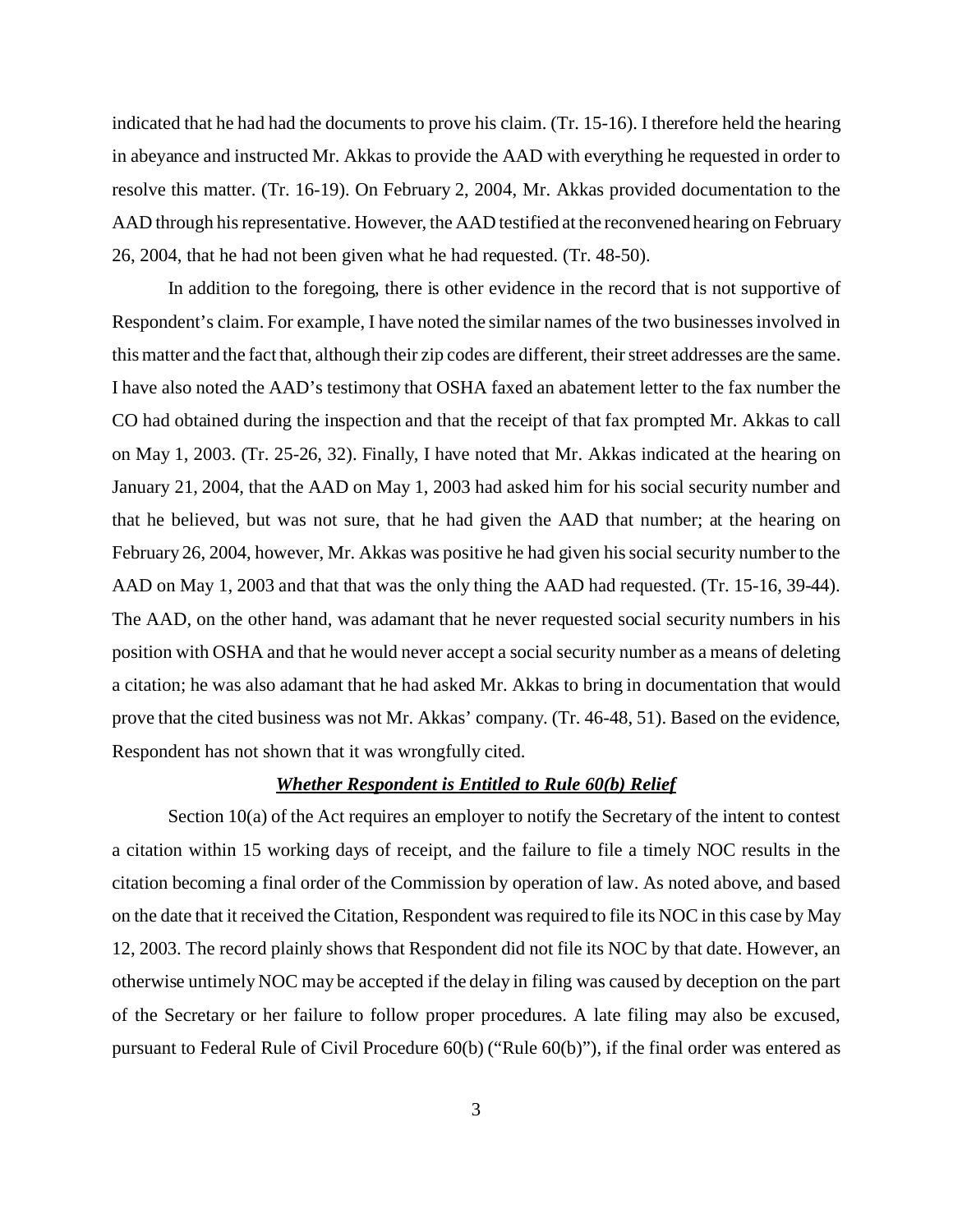a result of "mistake, inadvertence, surprise or excusable neglect" or "any other reason justifying relief, including mitigating circumstances such as absence, illness or a disability that would prevent a party from protecting its interests." *See Branciforte Builders, Inc.*, 9 BNA OSHC 2113 (No. 80- 1920, 1981). It is the employer's burden to establish that it is entitled to Rule 60(b) relief.

There is no evidence that the late filing in this case was due to deception on the Secretary's part or her failure to follow proper procedures. To the contrary, the record shows that when Mr. Akkas called OSHA on May 1, 2003, the AAD specifically advised him of the 15-day filing requirement for submitting an NOC and that he was still within the 15-day period. (Tr. 26-28). However, in view of the record, Respondent is asserting various other reasons for the late filing. Mr. Akkas testified that his business was new, that he had never been cited before, and that he didn't know anything about OSHA; he also testified that his company was very small, having no employees but himself, and he indicated that the reason for the late filing was because he had been ill. (Tr. 16, 37). The testimony of Mr. Akkas is interpreted to be a request that his late filing be deemed excusable neglect under the circumstances. However, there is no basis for concluding that the late filing was due to excusable neglect, for the following reasons.

Commission precedent is well settled that the OSHA citation clearly states the requirement to file an NOC within the prescribed period and that an employer "must bear the burden of its own lack of diligence in failing to carefully read and act upon the information contained in the citations." *Roy Kay, Inc.*, 13 BNA OSHC 2021, 2022 (No. 88-1748, 1989); *Acrom Constr. Serv., Inc.*, 15 BNA OSHC 1123, 1126 (No. 88-2291, 1991). The Commission has further held that ignorance of procedural rules does not constitute "excusable neglect" and that mere carelessness or negligence does not justify relief. *Acrom Constr. Serv., Inc.*, 15 BNA OSHC 1123, 1126 (No. 88-2291, 1991); *Keefe Earth Boring Co.*, 14 BNA OSHC 2187, 2192 (No. 88-2521, 1991). Finally, the Commission has held that a business must maintain orderly procedures for the handling of important documents and that when the lack of such procedures results in an untimely NOC, the late filing will be deemed to be simple negligence and not excusable neglect. *Louisiana-Pacific Corp.*, 13 BNA OSHC 2020, 2021 (No. 86-1266, 1989). The Commission has thus denied Rule 60(b) relief in cases where the late filing was due to an employer's misunderstanding or confusion about the 15-day filing period. *Acrom Constr. Serv., Inc.*, 15 BNA OSHC 1123, 1126 (No. 88-2291, 1991); *Keefe Earth Boring Co.*, 14